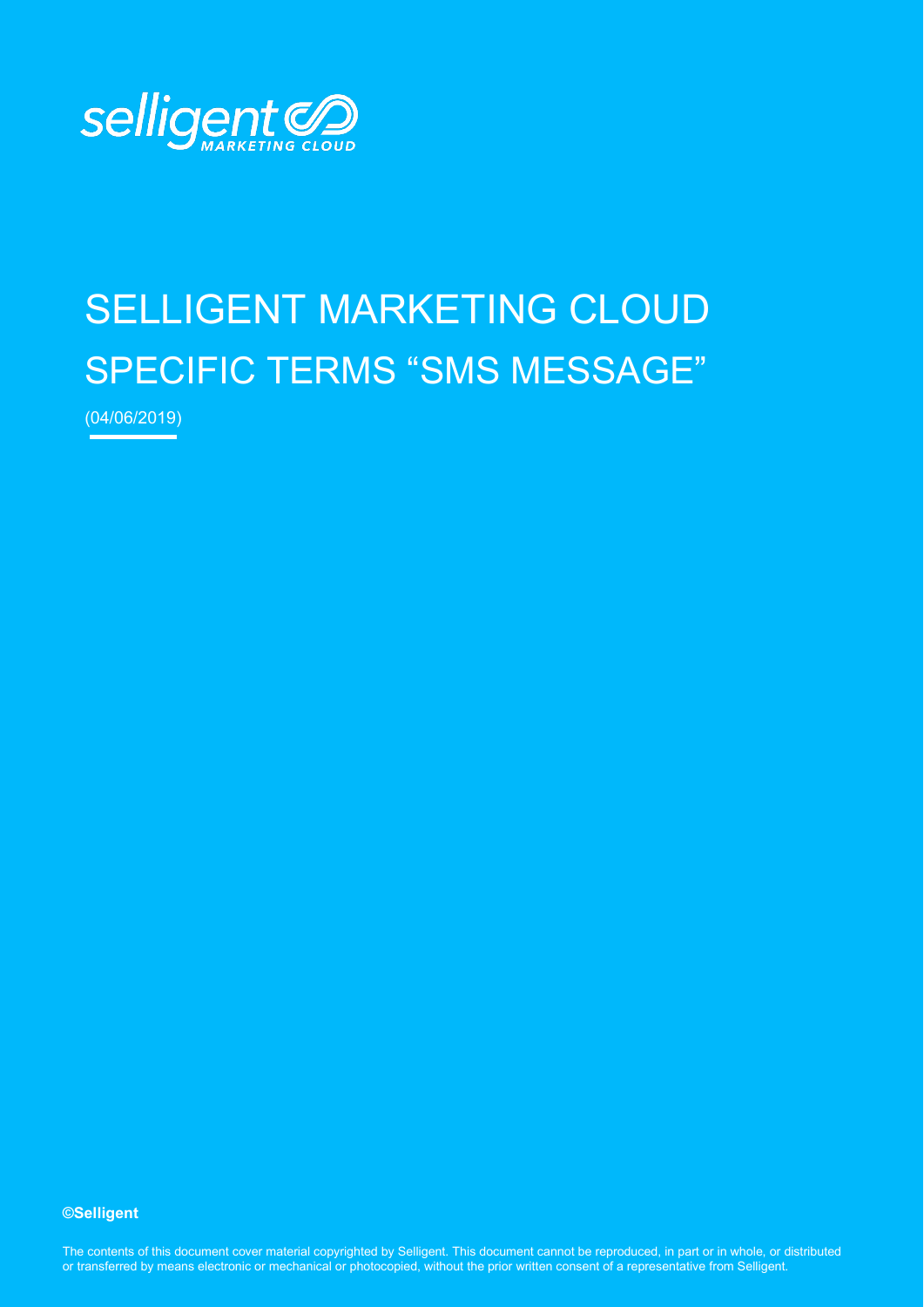#### **IT IS AGREED AS FOLLOWS:**

- A. Under the Contract between the parties, the Client wishes to use Selligent to send SMS messages from the Software.
- B. Selligent has therefore established a partnership with the subcontractor So Mobile, which offers Selligent and its clients services which make it possible to send text messages (the '**SMS Service'**).

In view of the above, the following has been agreed.

#### **A. Subject & commercial conditions**

#### **Agreed service:**

- **Type of activity(-ies) concerned**: sending of SM[S\[1\],](https://www.selligent.com/legal-France-SMS-Message#_ftn1) to mobile telephone numbers via the SMS Service.
- **Unsubscribe requests**: Selligent will send the unsubscribe requests received (STOP replies) in real time to the Client– an automated procedure will be developed for this purpose. The Client undertakes to take into account these unsubscribe requests within 48 hours (CNIL obligation) in its client base. The Client agrees that Selligent and its subcontractors have the right to filter when sending files to the SMS Service for new posts.
- **Geographical area (s) for message dispatch**: METROPOLITAN France and International.

The telephone numbers must be in international format (i.e. '336xxxxxxxx' or '337xxxxxxxx' for SMS addressed to metropolitan France), with no spaces or space characters. All numbers which do not meet the criteria above (i.e. incorrect format, landlines, etc.) will be invoiced but the message will not be delivered.

#### **Prices:**

- **Set-up costs**[\[2\]](https://www.selligent.com/legal-France-SMS-Message#_ftn2) : Free of charge.
- **Subscription fees for the SMS Service**: Free of charge
- **24/7 support**: The procedure for contacting the Support service is set out in the SLA for the SMS Service (see Annex 1). The assistance Services will be invoiced in accordance with the terms of the Contract. The Client must send all assistance requests to Selligent and may under no circumstances contact Selligent's subcontractor.
- **Minimum invoice**: NA
- **SMS price at destination:**
	- o **From metropolitan Franc[e\[3\]](https://www.selligent.com/legal-France-SMS-Message#_ftn3) in France Direct Operator**[\[4\]](https://www.selligent.com/legal-France-SMS-Message#_ftn4) : EUR 0.044 exclusive of tax (the French recipient being abroad will have no impact on the price of the SMS invoiced to the Client);
	- o **From Morocco**: EUR 0.039 exclusive of tax (the Moroccan recipient being outside Morocco will have no impact on the price of the SMS invoiced to the Client);
	- o **From Belgium, the Netherlands, Spain or Germany**: EUR 0.054 exclusive of tax (the recipient being outside the country will have no impact on the price of the SMS invoiced to the Client);
	- o **From the rest of the world**: EUR 0.074 exclusive of tax (the recipient being outside the country will have no impact on the price of the SMS invoiced to the Client);

In order to avoid misunderstandings: the Client is aware of what was agreed in Article 6 below ('Price and payment conditions') between the Parties concerning amendments to prices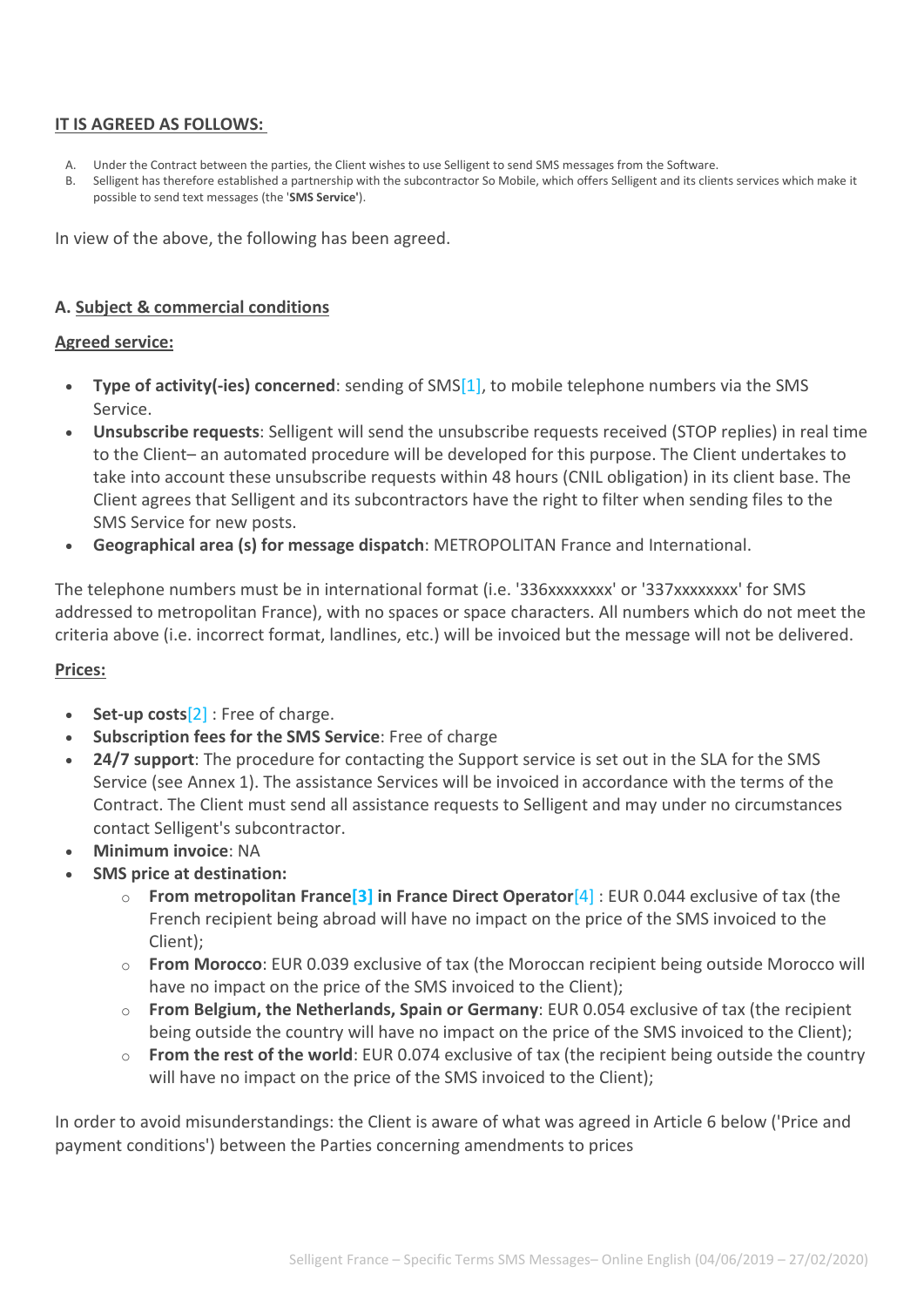#### **B. Contractual terms**

#### **Article 1 Subject**

The subcontractor of Selligent, SO MOBILE, operates turn-key software solutions which can be used to send and receive SMS between business applications and computer and remote telecommunication terminals, which accept this type of technology via its platform. Pursuant to these Specific Terms, Selligent makes available to the Client these software solutions and its services, hereinafter referred to as **'Services'**, in the context of sending SMS campaign(s) from files provided by the Client, in accordance with the arrangements set out in these Specific Terms, as recognised and accepted by the Client.

#### **Article 2 Definitions**

'**Opt-in Base**' refers to the Opt-in base of mobile telephone numbers collected by the Client with a view to running campaigns.

'**Campaign'** refers to the sending of SMS messages to an Opt-in Base by means of networks of various Operators.

**'Intellectual property rights'** refers to (i) patents; (ii) copyrights (including, among other things, property rights relating to all securities, computer codes, themes, subjects, characters, concepts, models, animations, sounds, operating modes, moral rights and all related documentation) and the rights concerning databases (excluding traffic data recorded by Selligent and its subcontractors during the implementation of these Specific Terms); (iii) registered or unregistered trade names; (iv) domain names; (v) registered or unregistered designs; (vi) all submissions and requests, renewals and extensions of the rights referred to above in points (i), (ii), (iii), (iv) and (v); other information containing or constituted by technical, operating, financial, marketing data and data planning the activity of the Parties, and (vii) all the rights concerning commercial image and packaging, trade secrets, know-how and other intellectual property rights recognised by national, foreign or international law, or by treaties and conventions in force in any part of the world.

**'Working day'** refers to all days other than Saturday, Sunday and obligatory statutory holidays on the territory of metropolitan France.

'**Dedicated number**' or '**Dedicated short number**' refers to the number of the Operator allocated to SO MOBILE on behalf of a certain Client, for the designated SMS Servic[e\[5\].](https://www.selligent.com/legal-France-SMS-Message#_ftn5)

'**Shared number**' or **'Shared short number'** or '**Alias'** refers to the number of the Operator allocated to SO MOBILE, which can in turn allocate it to several clients, including the Client itself for the designated SMS Service<sup>[6]</sup>.

'**Opt-in**' refers to the User's consent to receive messages. This consent is given when the User collects his mobile telephone number.

'**Party'**: Selligent and/or the Client, where appropriate.

'**Platform**' refers to the software and technology, the licence for which is granted by Selligent to the Client and to which it subscribes, used to deliver standard SMS messages sent by the Client to targeted users on wireless networks, where the Client has subscribed.

**'Operator rules**' refers to the detailed summary annexed to these terms under the heading 'Operator Conditions applicable at local level', setting out the rules issued by the Operators, applicable to the WAP Invoicing Service and/or the SMS/MMS Premium or Standard Service on the Territory concerned.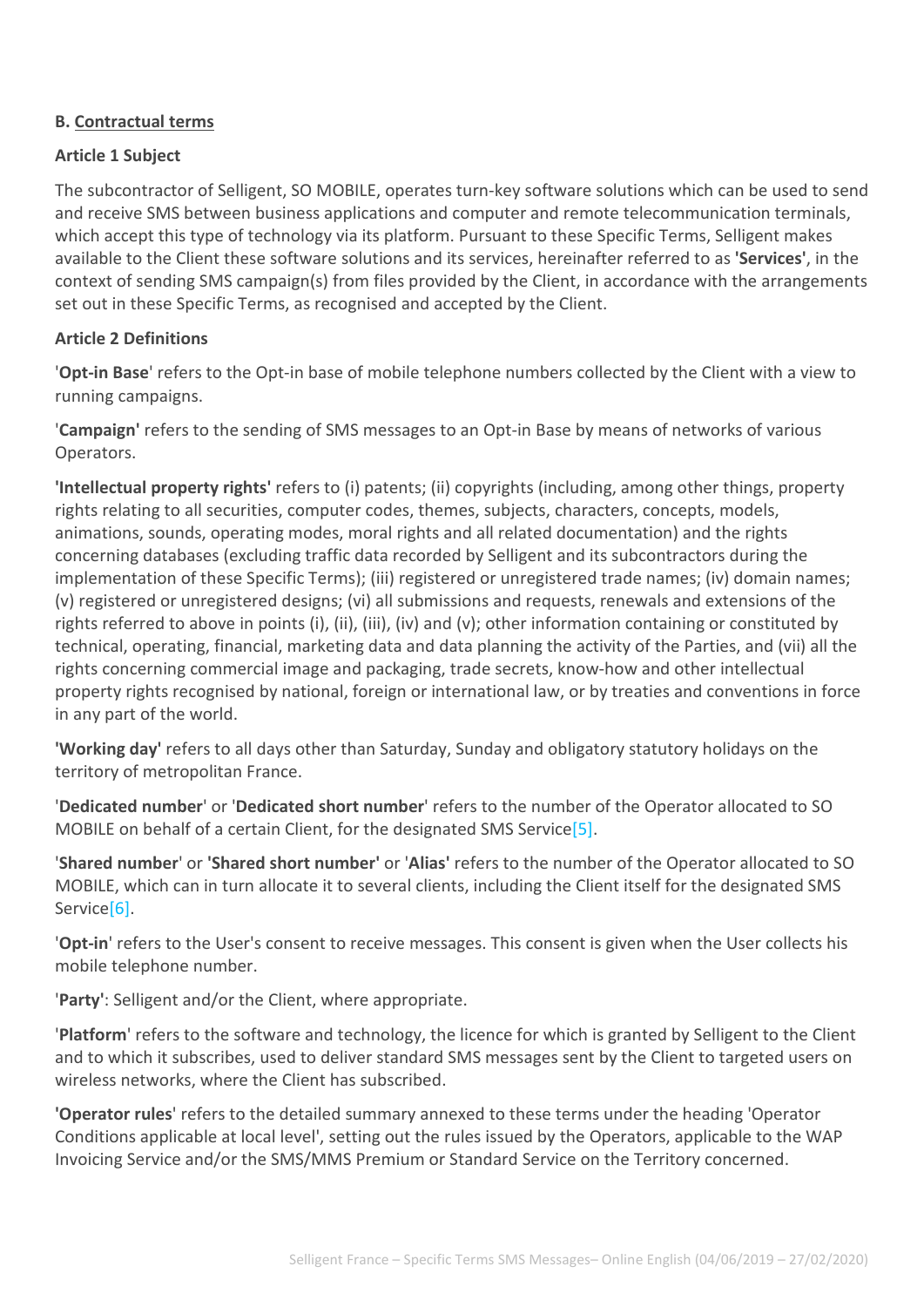**'Platform Service'** refers to the SMS standard connection service provided by Selligent and its subcontractors by means of the Platform and connections with Operator.

**'SMS Service'** refers to the service made available by the Client to disseminate messages to end users via the Service Platform.

'**Short Message Service (SMS)**' refers to the GSM telecommunication standard allowing users to receive or send abbreviated messages of an alphanumerical (one hundred and sixty (160) characters), binary (one hundred and forty (140)-bytes) or unicode (70) characters) nature to a GSM telephone.

**'End user(s)'** refers to all subscribers to the Operator networks.

## **Article 3 Contractual documents**

These Specific Terms complete the Contract of which they form an integral part. All the contractual documents which form part of the Contract shall apply to the SMS Message Service, except in the case of a derogation under these Specific Terms. These Specific Terms may be completed by the Operator Conditions applicable at local level and/or by Technical Documents and/or by any Special Conditions.

The Client will be notified by Selligent of any additional documents mentioned here to the present Specific Terms and these documents (as well as any change made to them) shall take effect on the date indicated in the e-mail notification. Where the Client cannot accept these additional (amended) conditions, it shall lose its right to use the SMS Service. Where it continues to use the SMS Service, the additional (amended) conditions shall automatically apply and shall form an integral part of the Contract.

# **Article 4 SMS Service Offer**

The SMS Service provides the Client with a unique entry point for the exchange of various types of messages (SMS) with mobile telephone users. Subscription to the SMS Service is effective upon signature of the Order Form for the SMS Service Message. After signature, Selligent makes the technical connections available to the Client as quickly as possible.

# **Article 5 Specific features of the SMS SO MOBILE Service**

**5-1** Selligent and its subcontractor cannot be held liable for any refusal or delay in the validation of any SMS Service by the Operators or regulatory authorities.

## **5-2 Distribution outside metropolitan France**

Selligent can propose a specific supplementary offer of connection to the Client, to allow it to send only SMS messages at a single price per country, as defined in these Specific Terms. This offer does not involve the allocation of a specific short number (dedicated or shared) for the Client. The associated traffic and invoicing are measured and calculated separately for the Client thanks to the creation of a dedicated technical account for the Client.

The Client acknowledges that it has been informed and agrees that this offer will be updated regularly and that it must check the technical availability of access to a given country in the territory before using its connection. The Client acknowledges and accepts that adult services are prohibited under this offer.

## **5-3 Conditions of use of the SMS Service**

The Client defines the distribution list in line with its Opt-in Base and the message content, and programmes the distribution of messages for each campaign. The Client can qualify or filter its Opt-in Base of end users on the basis of criteria, the choice and implementation of which are its sole and entire responsibility.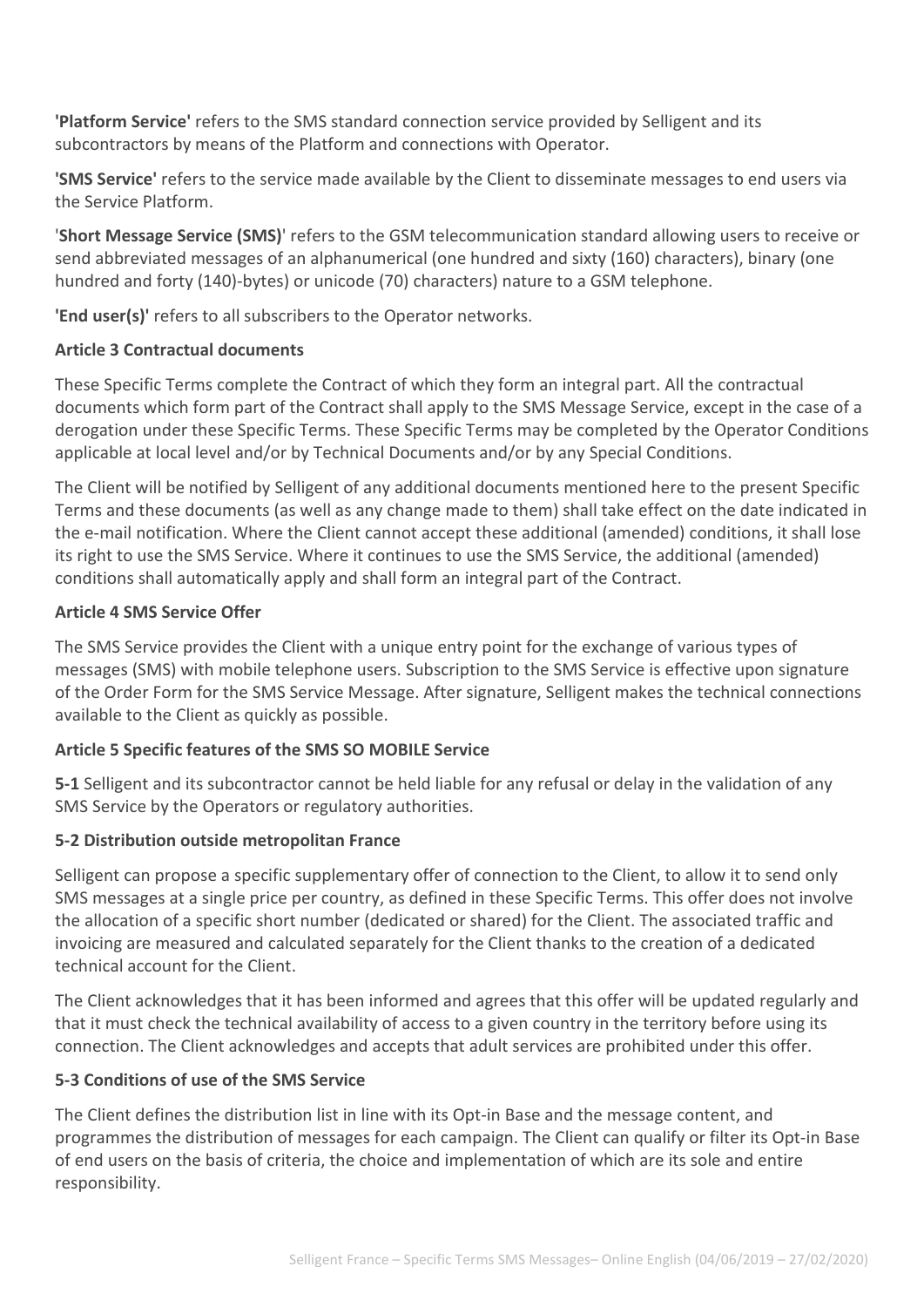The Client acknowledges that it has been informed that it is strictly prohibited to use any selection criteria which would directly or indirectly reflect racial origin, political, philosophical or religious opinions, trade union membership, morals or sexual orientation. The Client undertakes to use the SMS Service in accordance with the national legislation in force, prohibiting all content which:

- is violent, threatening, offensive, vulgar, obscene, injurious, abusive, defamatory, illegal, amounting to harassment or prejudicial to respect for human dignity or to equality between men and women;
- is xenophobic, racist or anti-Semitic in character;
- violates public order in any way;
- encourage the commission of crimes and offences;
- promotes weapons, narcotic substances, gambling, medicinal and pharmaceutical products, prostitution (active and passive soliciting);
- constitutes advertising to minors for pornographic services or content;
- mislead by usurping the name or corporate name of other persons or businesses.

The Client acknowledges that it has been informed that the duration of each Campaign depends on the volume to be distributed, the bandwidth available from Operators, and any other technical and/or operational constraint. The protection of end users also requires respect for the hours at which messages can be sent, i.e. exclusively during working hours as defined by the local legislation of the country concerned by the Campaign. Consequently, the Client acknowledges and agrees that the effective duration of a Campaign may exceed the duration which it had initially planned.

The Client uses this service exclusively for sending SMS. Sending SMS/MMS with adult content or promoting adult services is strictly prohibited.

If an end user contacts Selligent, Selligent will inform the Client (the intervention by Selligent will be invoiced at the rates agreed for the Assistance Services in the Contract).

#### **Article 6 Price and conditions of payment**

**6-1** The price and invoicing policy of Selligent are set out in these Specific Terms. However, Selligent may at any time integrate the change in prices for SMS invoiced by So Mobile to Selligent into the prices for SMS invoiced by Selligent to the Client, respecting a notice period of at least 15 days for SMS sent in metropolitan France and at least 5 days for SMS sent internationally. Any change in prices will be notified by Selligent to the Client in writing. Where the Client cannot accept these amended prices, it shall lose the right to use the SMS Service and is entitled to terminate these Specific Terms (see Article 14-2). If it continues to use the SMS Service, the amended prices will automatically apply.

**6-2** Selligent will invoice the Client in the course of the month following the month in which the SMS were sent. The invoices are payable **by direct debit** within 14 days of the date of invoice. In the event of nonpayment within 14 days, starting from the date on which payment was due, the amount of the invoice will be increased by late payment penalties calculated on the amount owed, at a rate equal to the interest rate applied by the European Central Bank for the most recent refinancing exercise, plus 10 percentage points. In addition to the late payment penalties, the fixed recovery indemnity referred to in Articles L.441-6 et D441-5 of the Commercial Code will be due. Selligent is also entitled to de-activate the distribution of SMS and/or to block access to the SMS Service for as long as the Client does not meet its contractual commitments, and the Client will be solely responsible for any consequences resulting from this block or de-activation, without the possibility of appealing against Selligent.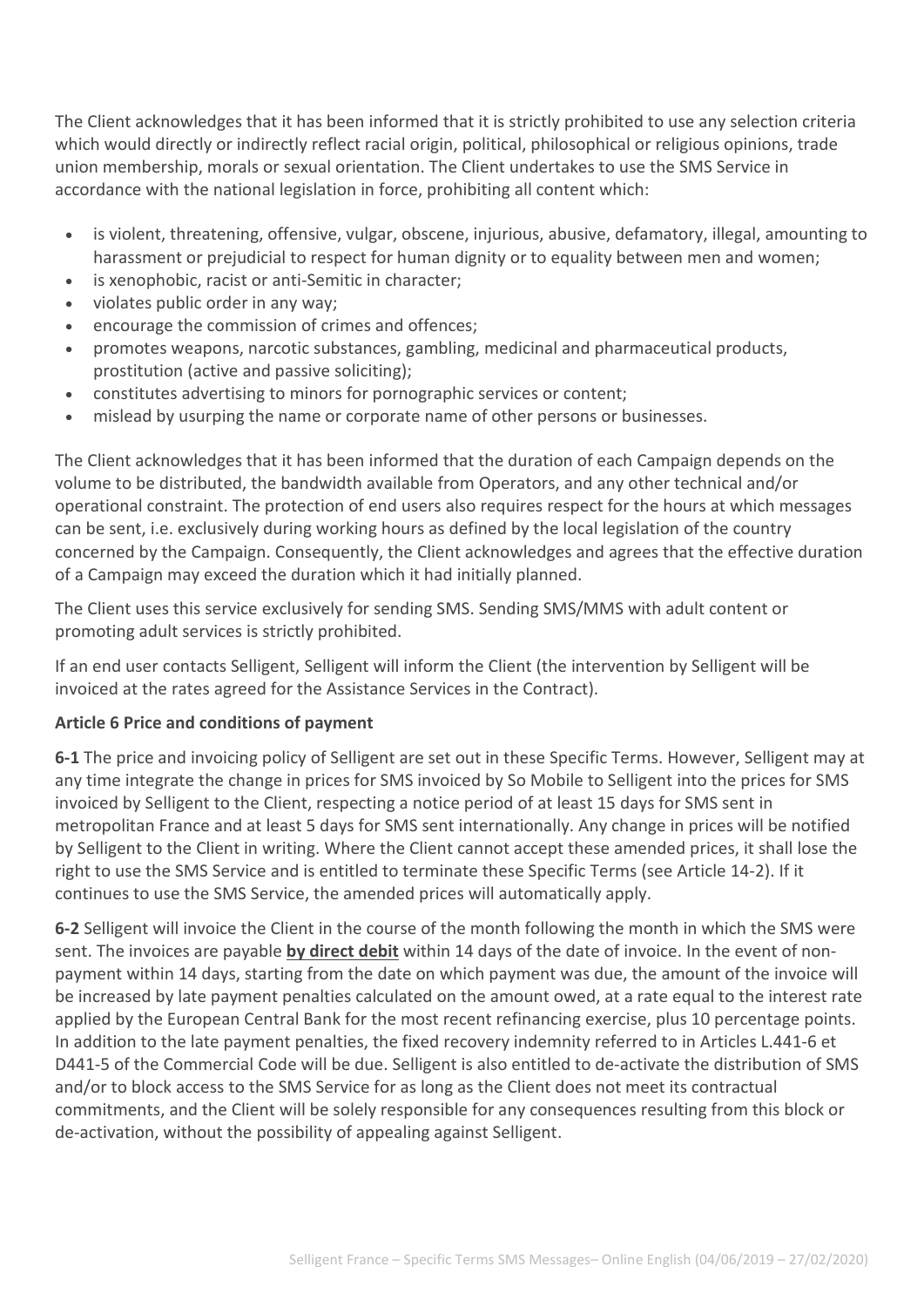## **Article 7 Obligations of Selligent**

Selligent undertakes to ensure by commercially reasonable means the constant quality and continuity of the SMS Service, as provided for in Annex 1.

Selligent undertakes to perform its obligations by all commercially reasonable means. Selligent and its subcontractors shall not be liable for messages directly distributed by the Operators to end users. Selligent does not guarantee the full reliability of the dispatch and storage of messages which may be subject to interruptions in the service for Operators due, for example, to:

- a breakdown in the messaging infrastructure of the Operator or in the connection, except in the case of error or negligence on the part of Selligent relating to such infrastructure;
- radio telephony interferences caused by atmospheric conditions;
- interferences in wave propagation;
- de-activation of the number allocated to a recipient of the messages;
- the fact that the recipient is outside the coverage zone of the Operator;
- fraud;
- saturation of the SIM card memory.

#### **Article 8 Obligations of the Client**

#### **8-1 General provisions**

The Client must comply with:

- all the applicable laws, standards and rules issued by a government of competent authority, and all regulations or codes in force in the sector,
- all the instructions and policies of the Operators which will have been notified to it by Selligent or which will be amended in the local Operator Conditions integrated into these Specific Terms.

In particular, where Selligent and its subcontractors are not directly connected to the Operators in the country in which the end user is located, the Client undertakes to respect the rules applied by the local Operators concerned, rules which will be communicated to it by Selligent. In cases where the Client subscribes to an SMS Service outside France, Selligent will communicate all information of use for the correct provision of the SMS Service.

#### **8-2 Protection of end users**

In particular, the Client must check that all advertising and/or promotional material published by the Client complies with current legislation ad standards.

The Client acknowledges that spam is strictly prohibited and that the prior agreement of the end recipient is required (Opt-in) for the reception of any type of message or product, except where the recipient's contact details have been obtained directly from him under the conditions set out in Article L34-5 of the Post and Electronic Communications Code.

Each end user must be able to easily cancel the agreement previously given, with immediate effect (Optout). Selligent will be entitled to request at any time proof of the end user's prior agreement, except if the recipient's contact details have been obtained directly from him under the conditions set out in Article L34- 5 of the Post and Electronic Communications Code. If such proof is not provided, within 20 days following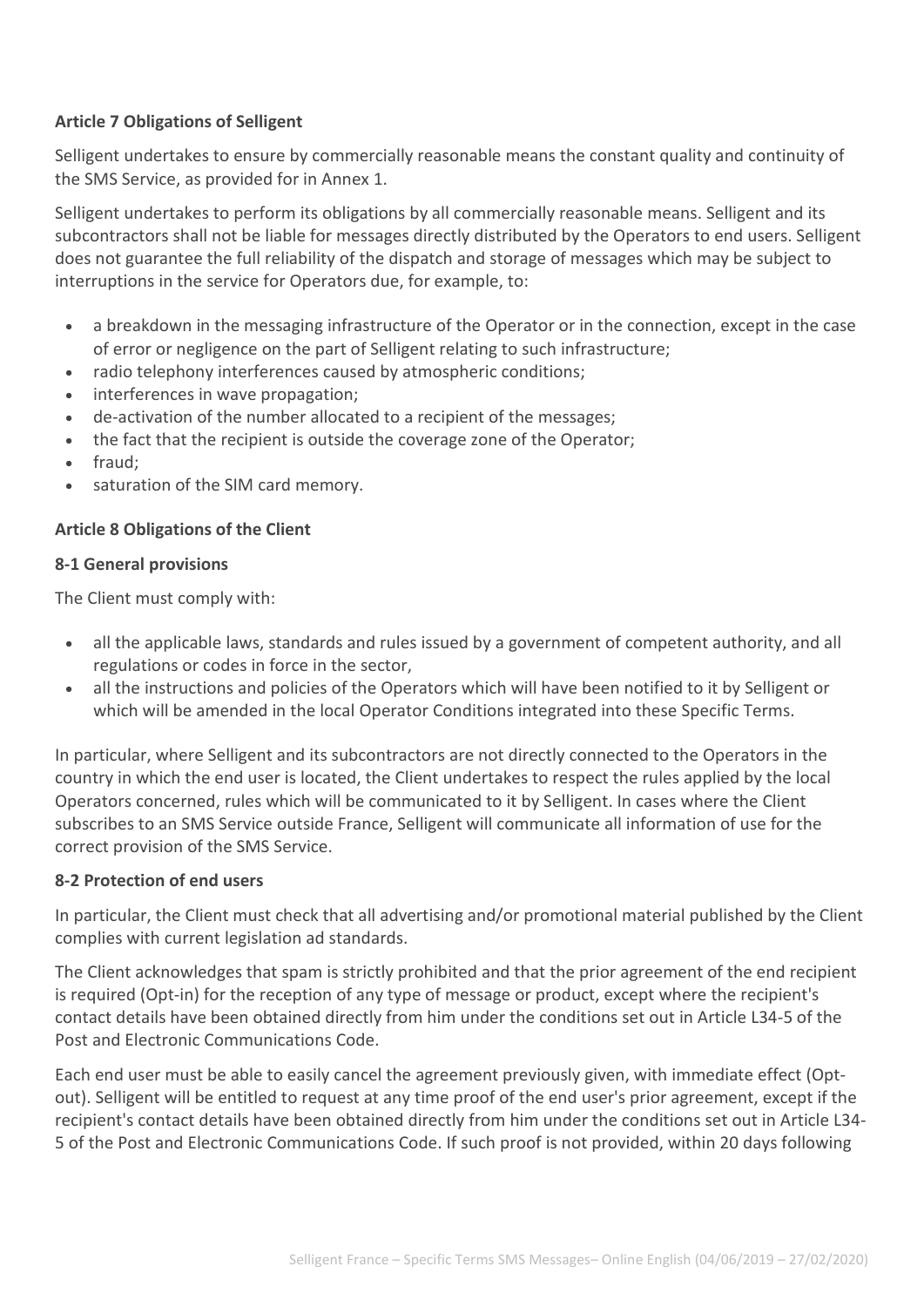the request, Selligent will be entitled to suspend the SMS Service provisionally, or to terminate these Specific Terms with immediate effect.

## **8-3 Content of the messages**:

Any Client wishing to send SMS messages from or to other EU Member States or non-member countries must check that:

- the content of all the messages complies with the legal and regulatory provisions of the country. The Client must not handle any messages of a violent or pornographic nature or of any other nature which may be considered as contrary to public order.
- any obligation to communicate or prior authorisation possibly required concerning the transfer and processing of nominative information has been respected vis-a-vis the national authorities responsible for the protection, processing and circulation of personal data and for the protection of private life in the telecommunications and electronics sector in each geographical distribution and reception zone for the messages in question.
- The content of the messages does not infringe the intellectual property rights of one of the Parties or of any third party.

The Client acknowledges and accepts that the supply of certain SMS Services may be subject to regulatory authorisation of the Operators concerned, in particular with regard to marketing messages (where necessary, Selligent undertakes to inform the Client).

## **Article 9 Confidentiality**

Each of the Parties must protect confidentiality and avoid disclosing the confidential information of the disclosing party with the same degree of caution as they would practice with their own confidential information and, in any case, with all reasonably necessary caution. For as long as the confidential information is not made public in accordance with these Specific Terms, the confidentiality obligation shall remain in force.

The term '**Confidential Information'** refers to all provisions of these Specific Terms, the written information exchanged by the Parties, before and/or after the signing of the Order Form for the SMS Message Service concerning the negotiations between the Parties for the supply of services of any other information concerning the activity of one of the Parties – whether or not it has been marked or designated in any other manner as being confidential. Each of the Parties undertakes not to use the confidential information of the disclosing party outside the framework of these Specific Terms and of the uses authorised by that party for their duration.

Each of the Parties receiving confidential information from the other Party acknowledges that such information shall under all circumstances remain the property of the Party which communicated it.

The communication of confidential information is authorised only for the benefit of legal representatives, agents, suppliers, providers or subcontractors of the Parties provided that they need such information to perform the tasks expected of them.

The Parties undertake to inform persons to which the information is transmitted of its confidential nature.

They also undertake to have any suppliers, providers or subcontractors sign a confidentiality commitment under conditions similar to those to which they hereby subscribe, given that the Parties are guarantors for compliance with this confidentiality obligation by the persons referred to in this paragraph.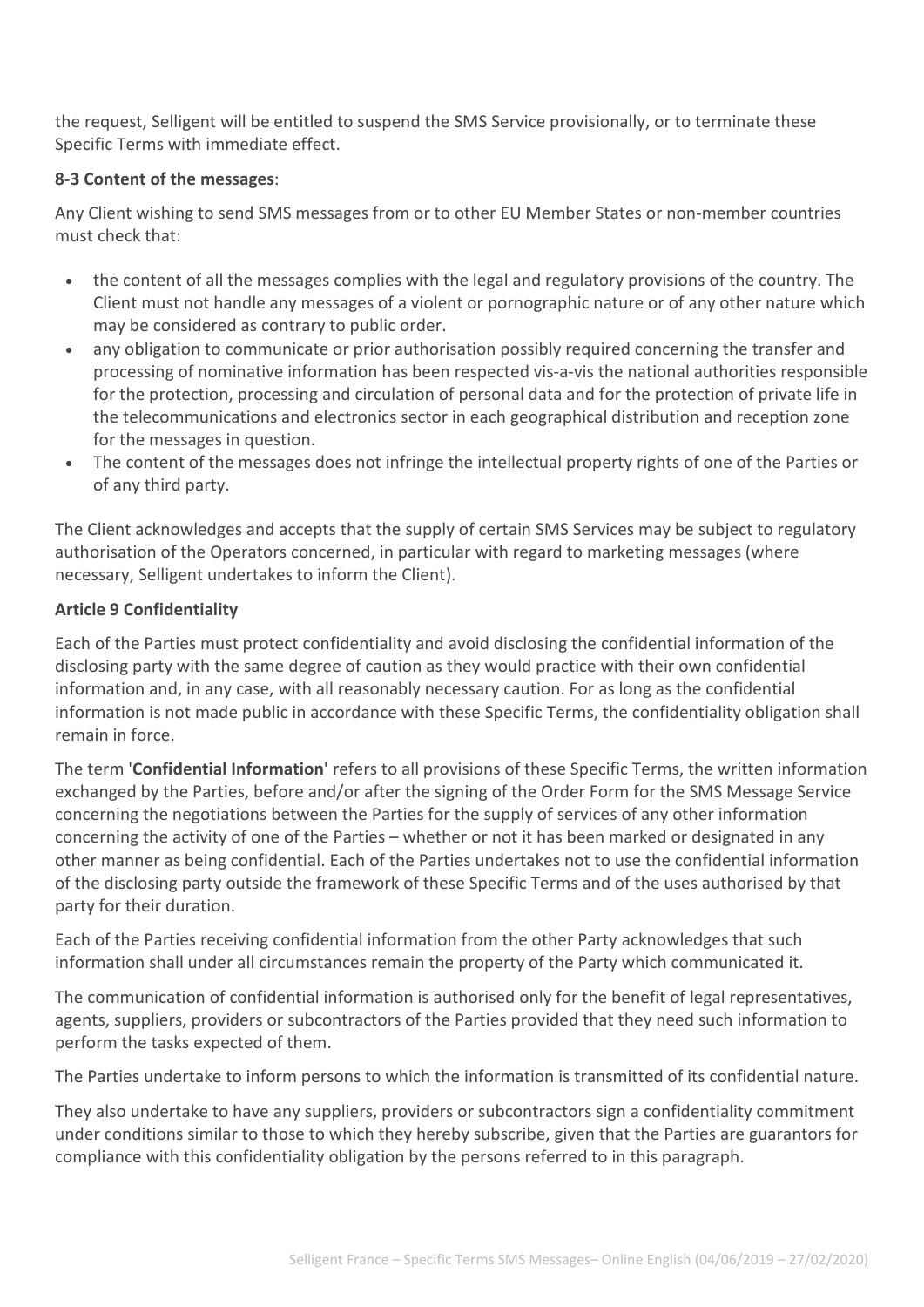The obligations above do not apply to the confidential information which: (a) move into the public domain by any means other than an infringement committed by the recipient Party; (b) is usually communicated by the disclosing party to third parties without any restriction on its communication; (c) the recipient party has received from a third party without this disclosure having been in violation of a confidentiality obligation or restriction concerning its communication; (d) was in the possession of the recipient party before it was communicated by the other party, with the recipient party able to prove this; (e) was developed independently by the staff of the recipient party, with no access to the similar confidential information obtained from the other party; or (f) must be revealed following an ordinance or request from a judicial, government or regulatory authority as part of an action, suit, procedure, complaint or any other means under applicable legislation, given that the disclosing party must first inform the other party as soon as possible of the communication request in order to allow it to ask for safeguard measures to protect the confidentiality of the information concerned.

## **Article 10 Intellectual property**

Unless otherwise provided, these Specific Terms do not grant or imply a licence, licence authorisation or authorisation to transfer any intellectual property rights between the parties.

## **Article 11 Usage Licence**

The Platform and SMS Service were developed and protected by Selligent and its subcontractor SO MOBILE. Any sub-licence granted to the Client by Selligent for software and/or an application included in the SMS Service shall be limited to use of the services in accordance with these Specific Terms.

Selligent uses software and other security devices to protect the SMS Service from malware. This guarantee does not mean that the SMS Service is constantly guaranteed, fully free of malware.

The Client will strictly follow the instructions and recommendations of Selligent for the use of the SMS Service. It will not circumvent authentication by the user or the security of the SMS Service or of any other host, network or related account. The Client is the sole party responsible for the use it makes of the SMS Service and Selligent cannot be held responsible for the content of the information in the SMS Service.

The Client undertakes:

- not to disassemble or decompile the SMS Service or any of its components, attempt to undertake reverse engineering or to discover its source codes by any means;
- not to develop software packages or a service by copying the characteristics of the Service;
- not to use the SMS Service in an abusive manner (or in any way which would overburden or damage the SMS Service or undermine its smooth functioning) or which has an unfavourable influence on the use of the SMS Service by other clients of Selligent;
- not to transfer the (benefit of the) Specific Terms to any third party without the prior written authorisation of Selligent;
- not to become involved in any form of distribution of the SMS Service whatsoever;
- not to help or authorise any third party to perform one of the operations referred to in the previous paragraphs.

## **Article 12 Duration**

These Specific Terms are concluded for the duration of the Contract and will be renewed in accordance with the terms of the Contract.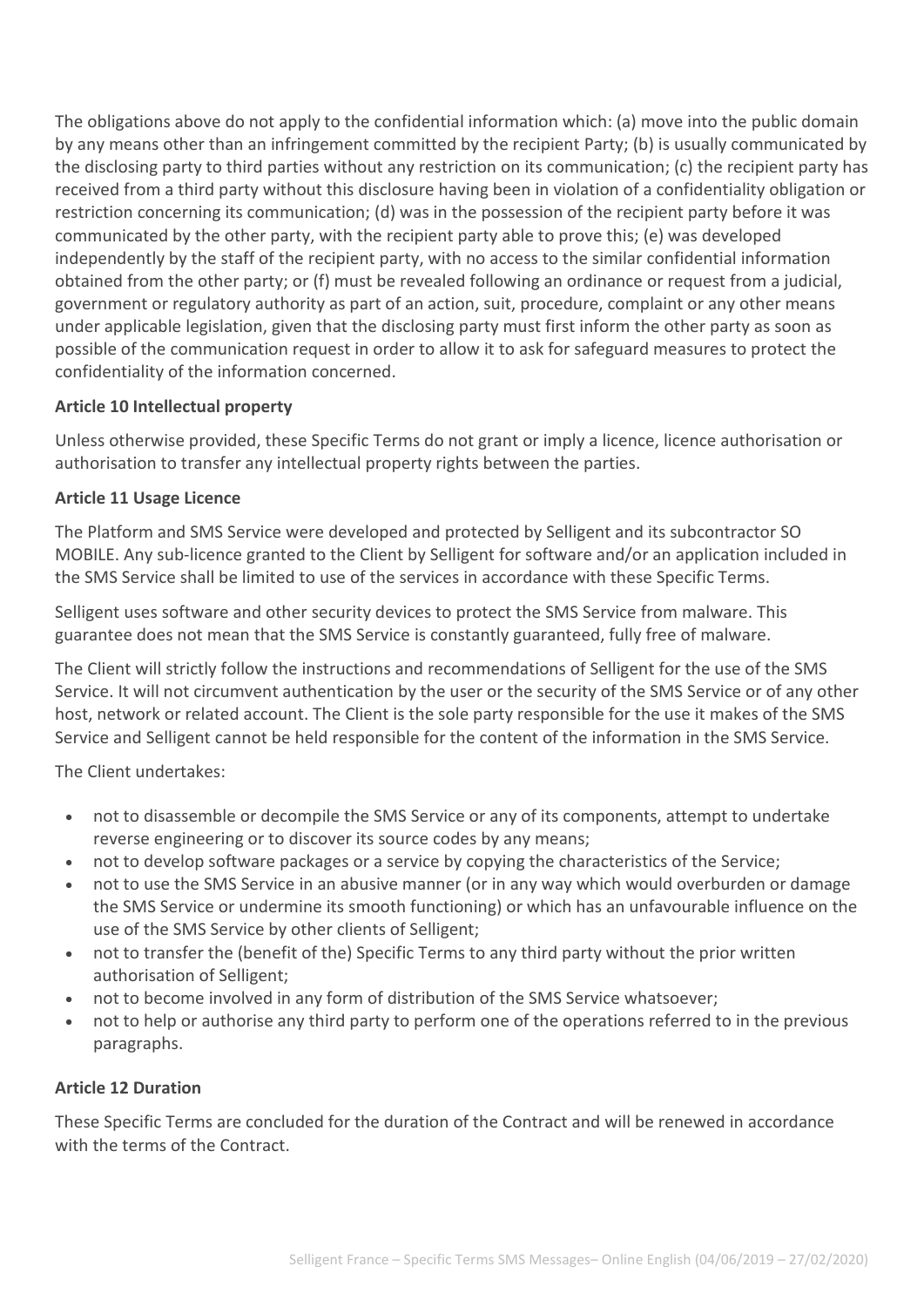These Specific Terms shall enter into force on the date of signature by the two Parties of the Order Form for the SMS Message Services.

## **Article 13 Suspension**

Selligent reserves the right to immediately (partially) suspend the SMS Service at its discretion by informing the Client in the following cases: (i) in the event of a specific request by an Operator or (ii) in the event of total or partial non-compliance by the Client with these Specific Terms or with the provisions specific to the sending of SMS to end users, or (iii) in the event of non-compliance by the Client with the rules set out by the Operators, or (iv) in the event of use of the SMS Service by the Client likely to compromise the normal functioning of the SMS Service or of complaints concerning the SMS Service used by the Client which may disturb public order or contravene French laws and regulations and which cause prejudice to Selligent and its subcontractors or (v) in the event of suspension of the contract between Selligent and its subcontractor SO MOBILE, regardless of the reason. Selligent must inform the Client of such suspension as quickly as possible, indicating the grounds. Selligent shall authorise renewed access for the Client to the SMS Service once the cause for the suspension has been corrected or removed.

# **Article 14 Early termination**

**14-1** Selligent reserves the right to terminate completely or in part (e.g. on one operator or country) the connection offered to the Client and/or these Specific Terms after prior notification sent to the Client in the event of 1) withdrawal of a connection of the subcontractor SO MOBILE by an Operator, or 2) cancellation of authorisation granted to the Client by an Operator for use of its network or portal, or 3) withdrawal by the Operators, or the local authorities or regulatory authorities of service numbers attributed to the subcontractor SO MOBILE, or 4) infringement by the Client of one of the clauses of these Specific Terms, or 5) complaints concerning problems encountered with the SMS Service of the Client as defined in Article 13 or 6) termination of the contract between Selligent and its subcontractor SO MOBILE, regardless of the reason. Termination may take effect immediately or, where appropriate, on the date indicated in the notification.

In the event of a warning addressed by Selligent to the Client following default of payment concerning these Specific Terms, if the Client does not remedy this situation within eight (8) days from the date of the warning, Selligent will be entitled to terminate the SMS Message Service with immediate effect.

**14-2** The Client will be entitled to terminate, fully or in part, the SMS Message Service, 1) in the event of a change to the price policy imposed by one or more Operators or proposed by Selligent for SMS, a change refused by the Client, within five (5) days from the date of notification of the change sent by Selligent 2) in the event of withdrawal by the Operators, or the local or regulatory authorities of the service numbers attributed to the subcontractor SO MOBILE of Selligent. Termination will take effect two weeks after this notification of termination sent by the Client (to avoid any misunderstanding, if the Client continues to use the SMS Service during the termination period, the amended prices will possibly apply depending on their date of entry into force).

In the event of a warning addressed by the Client to Selligent following a violation of these Specific Terms, if Selligent does not remedy the violation within thirty (30) days from the date of warning, the Client will be entitled to terminate the SMS Message Service with immediate effect.

**14-3** In the event of termination of the SMS Message Service, independently of the date and of the Party requesting termination, payment for current monthly traffic and other monthly charges not yet due for other services provided by Selligent will become immediately due and payable by Selligent, without prejudice to the other provisions of the Contract.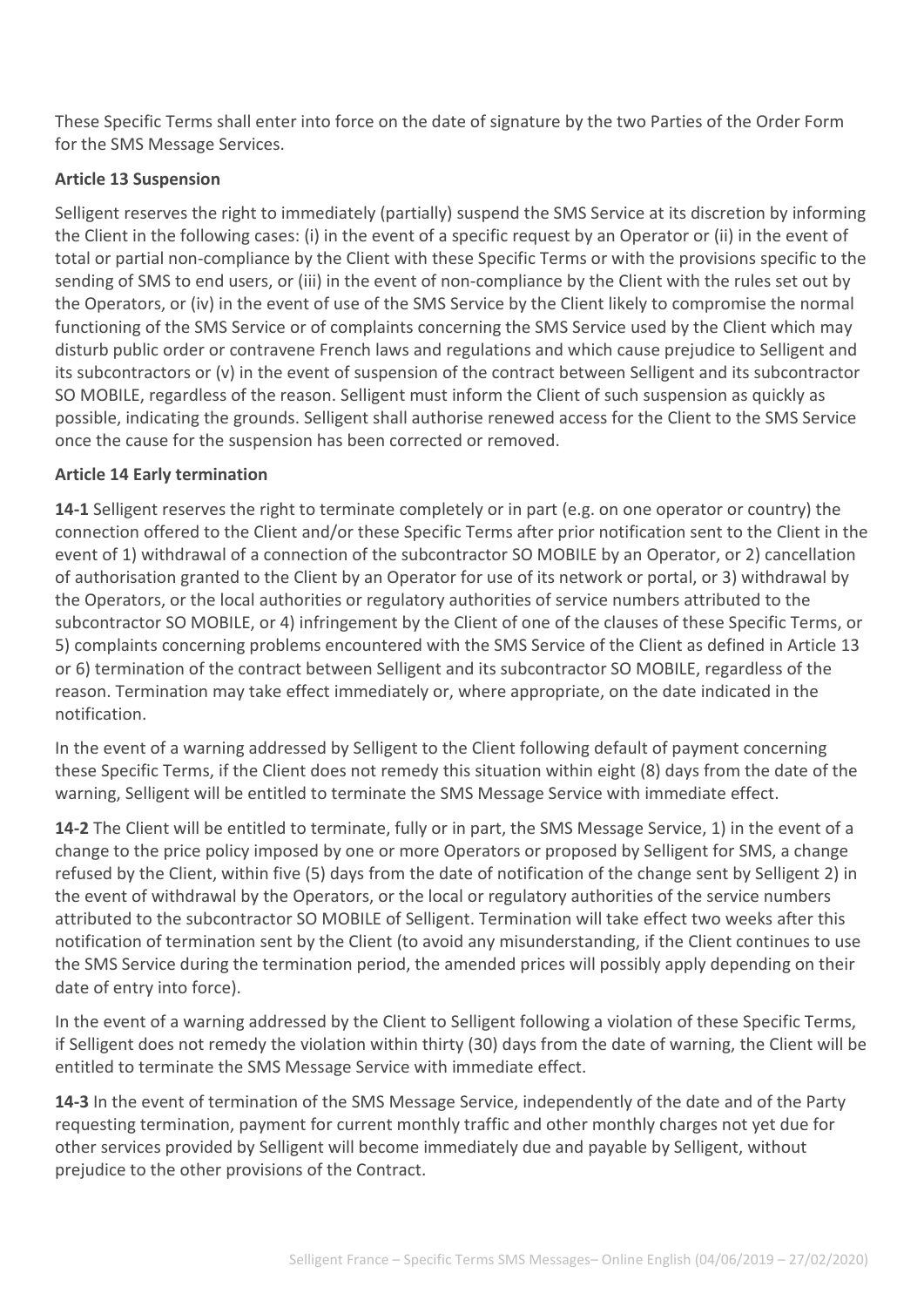#### **Article 15 Guarantees**

**15-1** The Client declares and guarantees to Selligent and its subcontractor SO MOBILE that (i) it possesses and has obtained the licence for all the intellectual property rights relating to the content in the SMS Service; (ii) it will not commit any acts which may cause prejudice to the right to privacy or to intellectual property of third parties; (iii) it will respect all the laws and regulations of any competent authority with jurisdiction over implementation of these Specific Terms; (iv) it will not commit any act or omission which may undermine the intellectual property rights of Selligent and its subcontractor SO MOBILE.

In the interests of clarity, payment of the royalties generated by the intellectual property rights for content will be the exclusive responsibility of the Client vis-à-vis holders of intellectual property rights, irrespective of their nature, as for any payment due to third parties and resulting from the exercise of ancillary rights and rights to privacy.

**15-2** Selligent guarantees to the Client that it has the right to conclude these Specific Terms and to grant the licences provided for herein.

Selligent will ensure the defence of the Client against legal proceedings initiated by any third party against it, claiming that the use of the SMS Service by the Client, in accordance with the provisions of these Specific Terms, constitutes an infringement or misuse of a patent claim, copyright or right to commercial secrecy, and Selligent will pay the damages (or the amount of any settlement accepted by Selligent) which the Client will be finally required to pay as a result of the legal proceedings. This obligation on Selligent will not apply if the presumed infringement or misuse results from use of the SMS Service in relation with any other platform or any other product or service, activities or the use without licence of the SMS Service in violation of these Specific Terms. Nor will this obligation on Selligent apply if the Client does not inform Selligent in writing and in due time of a dispute of this type. However, the lack of information or late information from the Client does not exempt Selligent from its obligations resulting from this article, except where Selligent suffers prejudice because the Client has not informed it or informed it late. Selligent is authorised to fully ensure the defence and any other settlement of the dispute when this settlement does not involve a financial obligation or obligation to recognise liability imposed on the Client. If the Client rejects the defence offered by Selligent, or does not cede total control of the defence to the lawyer appointed by Selligent, the Client releases Selligent from the obligations of this article. The Client must cooperate reasonably during the defence of such proceedings and may be represented, at its expense, by a lawyer reasonably suitable for Selligent. Selligent explicitly reserves the right to discontinue such defence to any legal proceedings where the SMS Service is no longer accused of infringement or misuse, or is declared not guilty of an infringement or misuse of the rights of third parties. Selligent may settle any dispute by replacing the SMS Service with acceptable services which are equivalent in substance. The Client will take no actions in response to an infringement or misuse, or a presumed infringement or misuse of the SMS Service, which would undermine the rights of Selligent.

Where an action within the meaning of this article is brought or, in the reasonable opinion of Selligent, is likely to be brought, Selligent may, at its discretion and expense: (i) obtain for the Client the right to continue to use the SMS Service in accordance with the provisions of these Specific terms, or (ii) replace or modify the SMS Service so as to correct the infringement without significantly reducing the functions. If the above possibilities cannot reasonably be implemented, Selligent may terminate the SMS Message Service.

The provisions of this article detail the sole, exclusive and full responsibility of Selligent and its licensors and suppliers vis-à-vis the Client and constitute the sole recourse of the Client with respect to an infringement or illicit appropriation of the intellectual property rights of a third party.

#### **Article 16 Liability – Indemnities**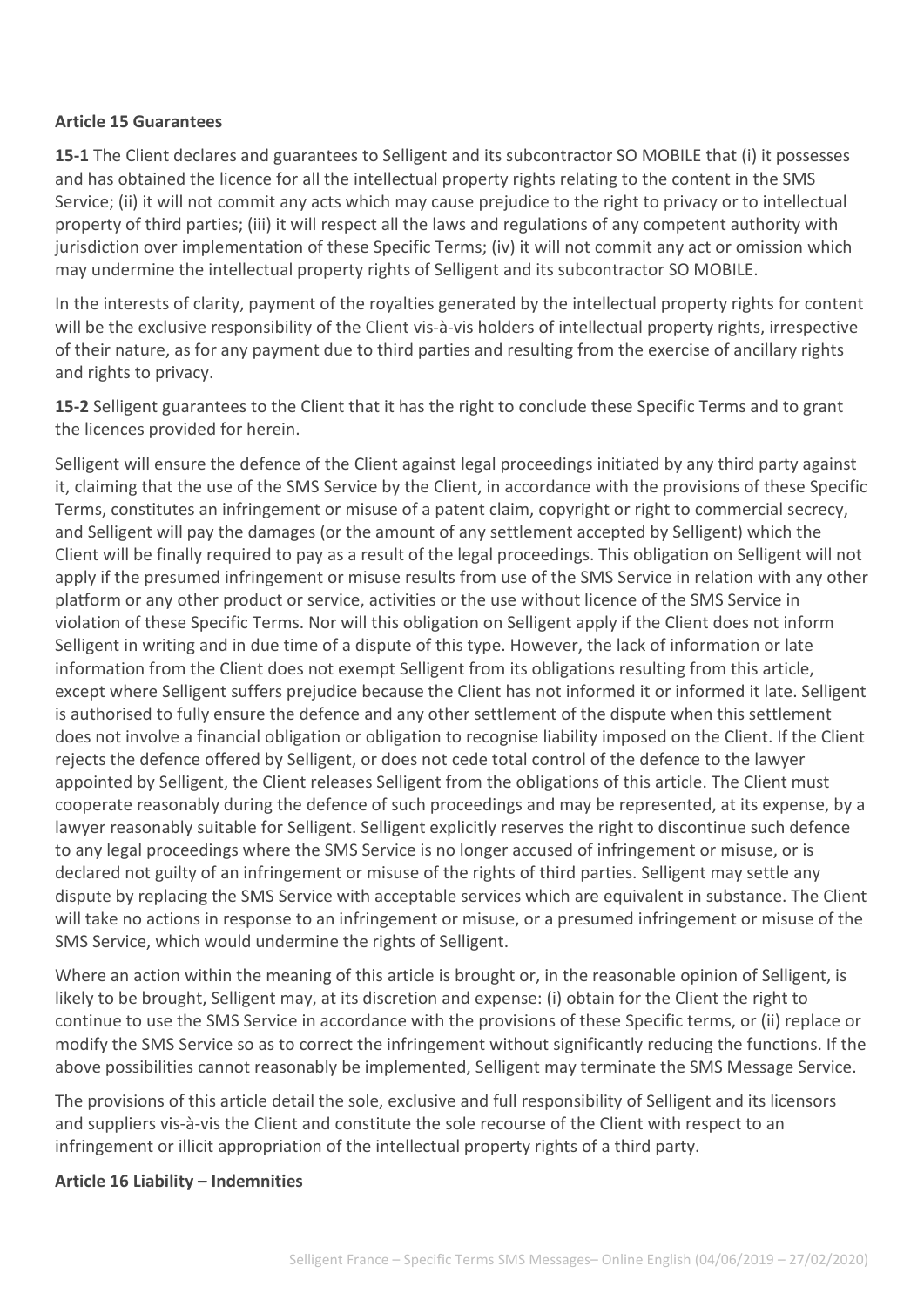#### **16-1 Indemnities**

The Client shall release Selligent and its subcontractor SO MOBILE from all liability in the event of a complaint filed by third parties against Selligent and SO MOBILE which results from the use of the SMS Service by the Client.

The Client shall release from all liability Selligent, SO MOBILE, their associated companies, their directors, managers and employees for any complaint, action, charge, expense (including lawyer fees), loss, damage, fine, all monetary damages or any claim from and/or incurred by Selligent and/or SO MOBILE or against/by any third party following use by the Client of the SMS Service SMS, for an infringement by the Client of these Specific Terms, an effective or presumed violation of the intellectual property rights of Selligent and/or SO MOBILE or an infringement by the Client of any law or right of third parties resulting from the use by the Client of the SMS Service.

In particular, the Client must reimburse Selligent and SO MOBILE for all damages such as, in particular, indemnities, fines, charges, expenses, claims, legal fees, penalties, damages and interest due in the event of breach of the Operators' rules.

#### **16-2 Limitation of liability**

In addition to the limitations and exclusions from liability under the Contract, Selligent excludes all liability vis-à-vis the Client and/or end users following:

- termination or suspension of the SMS Service, which would be effective under these Specific Terms;
- any damage suffered or incurred by the Client following the supply or interruption of supply of any SMS Service;
- any imprecise information sent to it by the Client concerning validation of the SMS Service of the Client by Operators;
- any abusive use and/or unauthorised disclosure of any identifier/password or secondary identifier/password, and in general any abusive use by the Client committed by the Client or by a third party on behalf of the Client, or outside the perimeter of the Client, including among other things, hacking, spy programmes and intrusion on the platforms of Selligent and SO MOBILE or into the IT systems of the Client, including the hosting centres on which the platforms of Selligent and SO MOBILE are hosted.

#### **Article 17 Force Majeure**

None of the Parties shall be held liability vis-à-vis the other Party for any delays or failure to implement these Specific Terms due to causes independent of their will including, among other things, governmental restrictions, legislation on currency or on the market, strikes, war, measures taken by the civil or military authorities, sabotage, operator network problems and/or host centre network problems, electricity cuts, epidemics, floods, earthquakes, fires, other natural catastrophes or any other circumstance, event or situation independent of the will of the Parties. In this case, the Parties agree to make every effort to provide a solution for the delay or non-implementation.

In order to enforce the provisions of this article, the Party invoking Force Majeure must inform the other Party in writing within five (5) working days of the occurrence.

Where the situation of Force Majeure continues for an uninterrupted period of more than two (2) months, the SMS Message Service may be terminated by one of the Parties with written notice of fourteen (14) calendar days, sent to the other Party.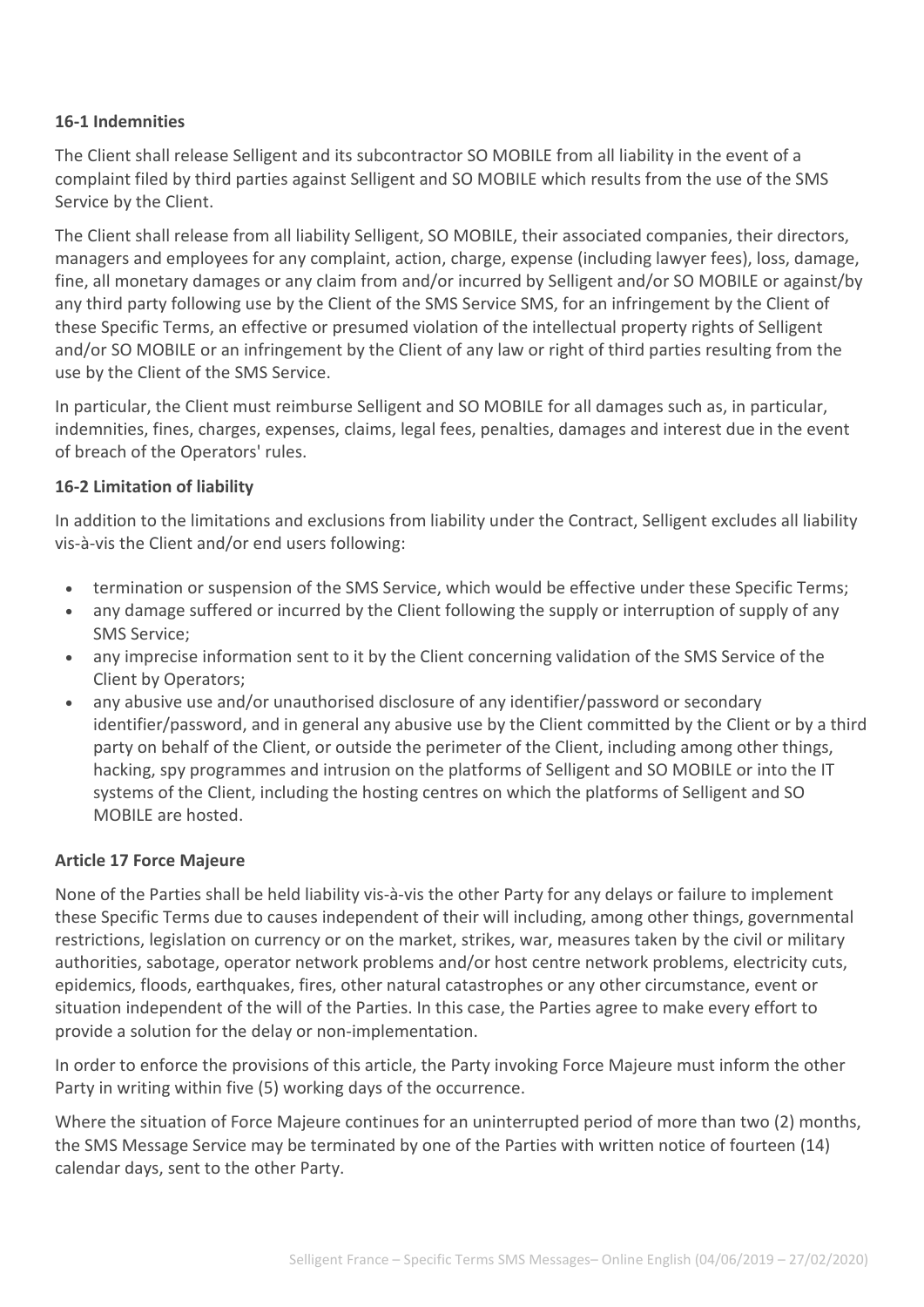#### **Annex 1 - Contract on the Level of Service & Assistance by Selligent for the SMS Message Service**

# 1.Introduction

The purpose of this SLA is to define the level of service to be achieved by Selligent and the way in which to measure it for the SMS Service, governed by the provisions of the Contract on the level of service and assistance concluded between the parties.

Management of third-party content which does not depend on Selligent is explicitly excluded from the SMS Service provided by Selligent.

The levels of service of the SMS Service are described in Section 1. Section 2 describes the levels of service, availability and channels of the Selligent assistance team.

# 2.Definitions

- **Planned maintenance** is defined by interventions scheduled on the Platform.
- The **RPO** (Recovery Point Objective) describes the acceptable quantity of data loss measured in hours or minutes after a critical failure.
- The **MTPD** (Maximum Tolerable Period of Disruption) is the time period after which a business process must be restored to a specific service level following an interruption.

# 3.Client Commitments

The Client understands that:

- The SLA shall apply only to the SMS Service made available to the Client. Selligent is not responsible for the configuration or correction of third-party software, or for equipment or communication. Selligent will not be required to provide assistance if this is made necessary following (a) negligence or poor use by the Client, (b) an amendment to the SMS Service by the Client or by a third party other than Selligent without the prior consent of Selligent, or (c) an infringement of these Specific Terms.
- Selligent shall make every effort to provide a solution or circumvention to the problem, within the deadline provided for in these Specific Terms. The obligations of Selligent concerning assistance constitute an obligation of means, and not a performance obligation.
- In the context of assistance, Selligent reserves the right to choose, assign or reassign its staff to the Client and also to subcontract the services partially or in full to qualified staff. The persons providing services on behalf of Selligent shall remain free to provide to third parties services similar to those which are subject to these Specific Terms.

# 4.Exclusions

The SLA shall not apply where the service levels are not respected owing to:

• factors outside the reasonable control of Selligent, in the event of *force majeure*;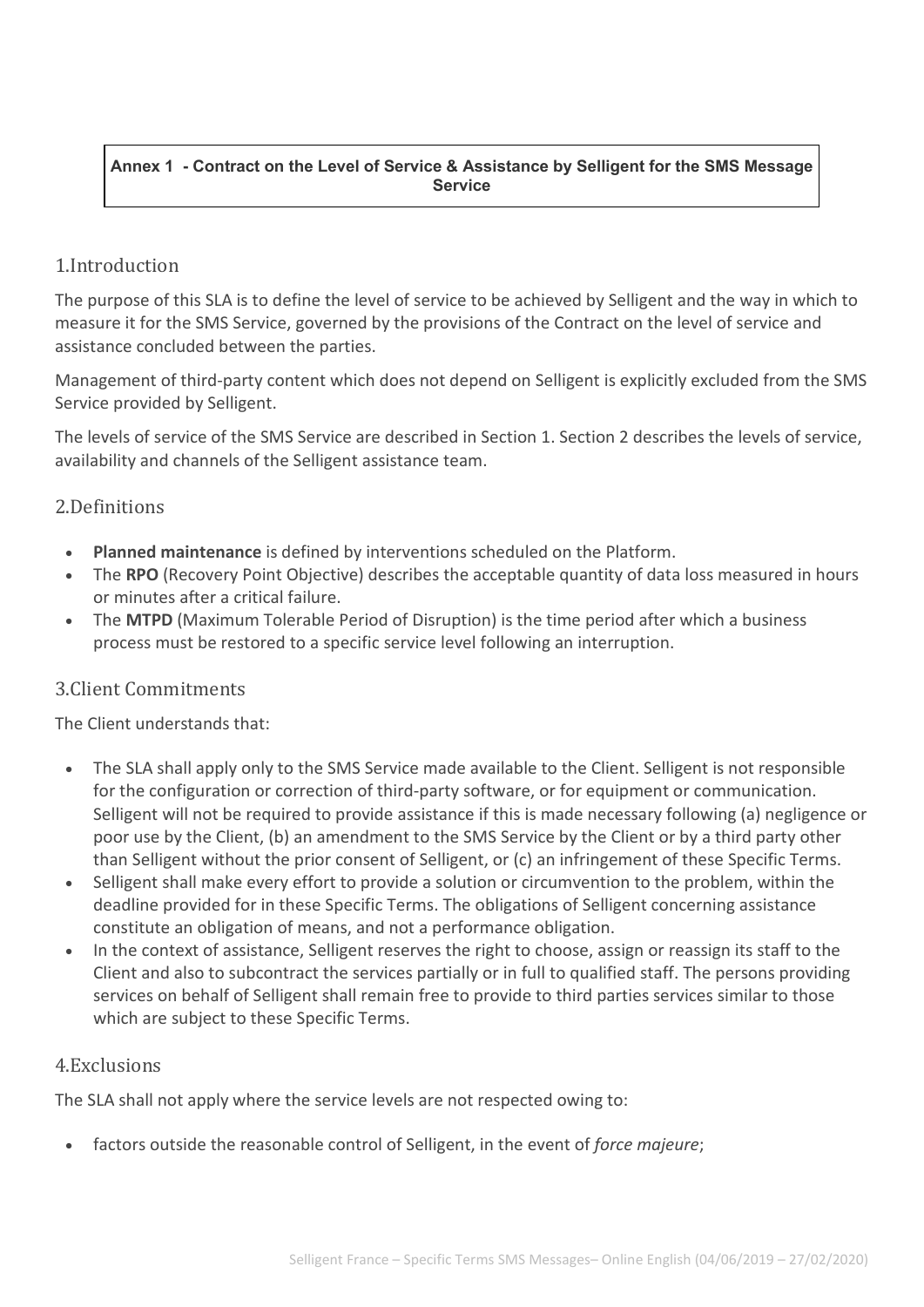- the inappropriate use of the SMS Service (i.e. use which does not comply with the documentation and/or provisions of these Specific Terms);
- a denial of service attack (DOS);
- actions taken with the explicit intention of creating a stoppage time (e.g. during an audit or evaluation of performance);
- any other factor referred to in these Specific Terms.

# 5.Escalation process

Any problem which may not be resolved by the normal assistance procedure must be escalated by e-mail to the Support Manager responsible for the Selligent assistance team. If this escalation does not result in a satisfactory response, the problem must be escalated to the Account Manager of the Client.

6.Levels of Service

# **A. Level of availability**

Objective of the level of availability = 97%.

This level of availability does not take account of the events detailed below:

- *force majeure* as defined in Article 18 above;
- planned interruptions that are strictly defined (maintenance scheduled between 00:00 and 06:0[0\[7\],](https://www.selligent.com/legal-France-SMS-Message#_ftn7) and amendments to the services which might lead to changes in the connection parameters);
- interruptions occurring in the network of Operators due to an incident or planned maintenance, caused solely by the Operators;
- interruptions and/or any incident occurring between the system of the Client and the software of the servers belonging to a third-party provider of the Client.

The level of availability for the month in question is measured by Selligent.

The level of availability corresponds to the number of minutes during which the SMS Service is available in relation to the total number of minutes for the month.

## **B. Level of performance**

Objective of the level of performance = 97 %.

In general, performance is defined by the capacity to deliver SMS services within a given time. Performance measures the response time between the arrival of a request from the Client on the Platform and the sending of the required page from the Platform.

The routing time on the operator networks and on the public internet for the query (and the response) is not taken into account when calculating performance.

All the parameters external to Selligent which may cause a drop in the level of performance (internet network, telecom operators, etc.) will be excluded from the calculation of the level of performance.

## **C. Level of availability and performance**

Each month, the level of availability and performance is calculated for the SMS Service. Selligent will take commercially reasonable means to achieve the levels defined above.